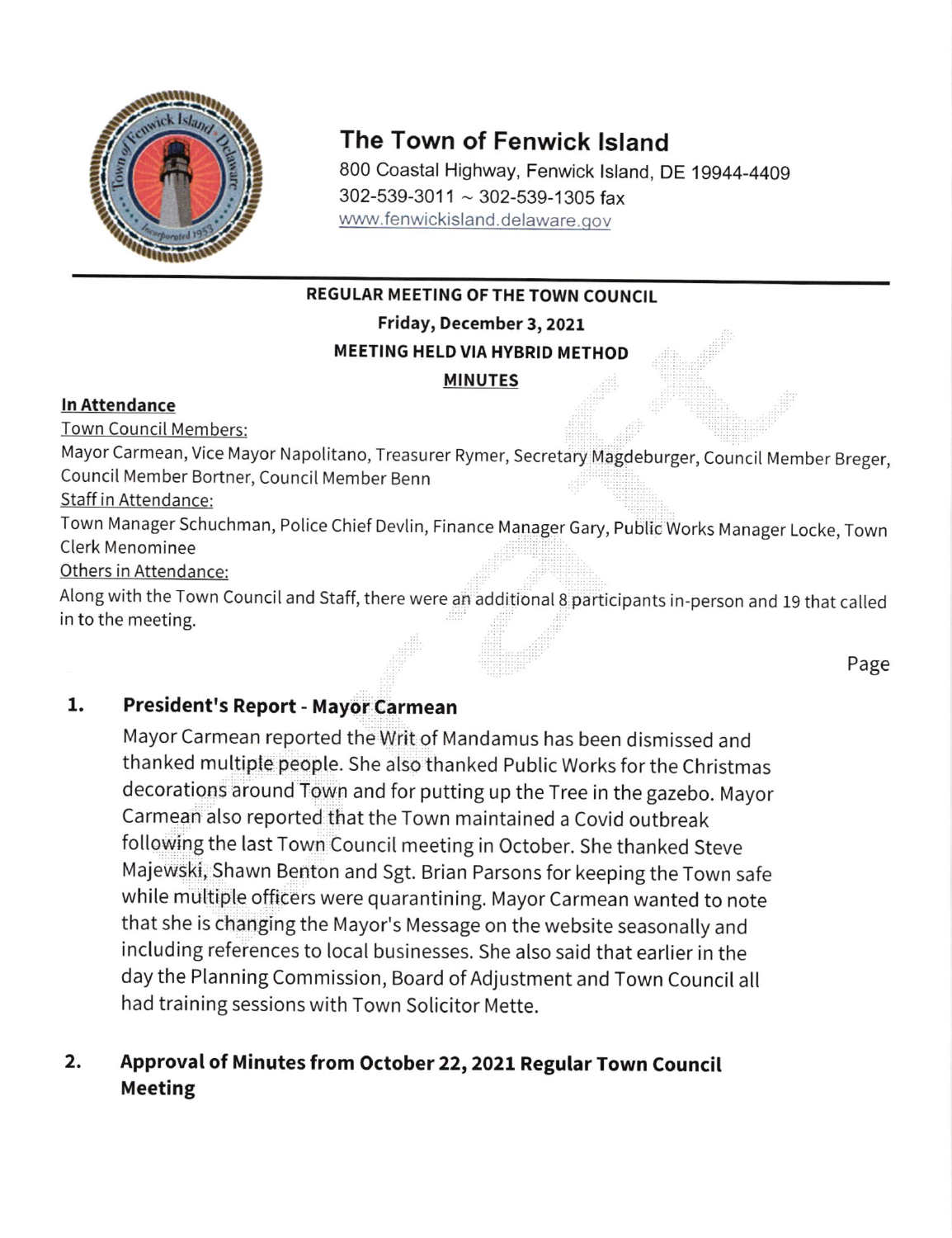Vice Mayor Napolitano wanted to note that the time under the Beach Committee report should say that the Fenwick Freeze starts at 10:30am and not 10:00am.

MOTION to approve the minutes from the October 22, 2021 Regular Town CounciI meeting with the proposed amendment.

Moved by: Natalie Magdeburger Seconded by: Jacque Napolitano

## MOTION passed unanimously.

2.1.  $10.22.21$  meeting minutes.pdf  $\bigotimes$ 

## 3. For Discussion and Possible Action:

 $3.2.$ 

New Committee Additions 3.1.

> Mayor Carmean stated that Dave Reifschneider would be added to the Commercial Planning & Building Review Committee and Amy Kyle woutd be added to the Environmental Committee.

MOTION to approve the Committee additions.

Moved by: Natalie Magdeburger Seconded by: Bill Rymer

## MOTION passed unanimously.

Strategic Insurance Partners (SIP): 12/1/2021-12/1/2022 Mayor Carmean reported that the Town of Fenwick lsland's Insurance Policy renewal date was December 1, 2021. She said that the price of the policy was 580,000 per year covering auto accidents, loss of life, protecting town officials from lawsuits..... Mayor Carmean said that Council looked for ways to reduce the price. She also reported that they do believe the buildings are under insured and are looking for someone to reevaluate. Mayor Carmean said that Council did sign the contract but are looking at cost comparisons via other companies. Secretary Magdeburger said it was a good product but was concerned about the value of the buildings.